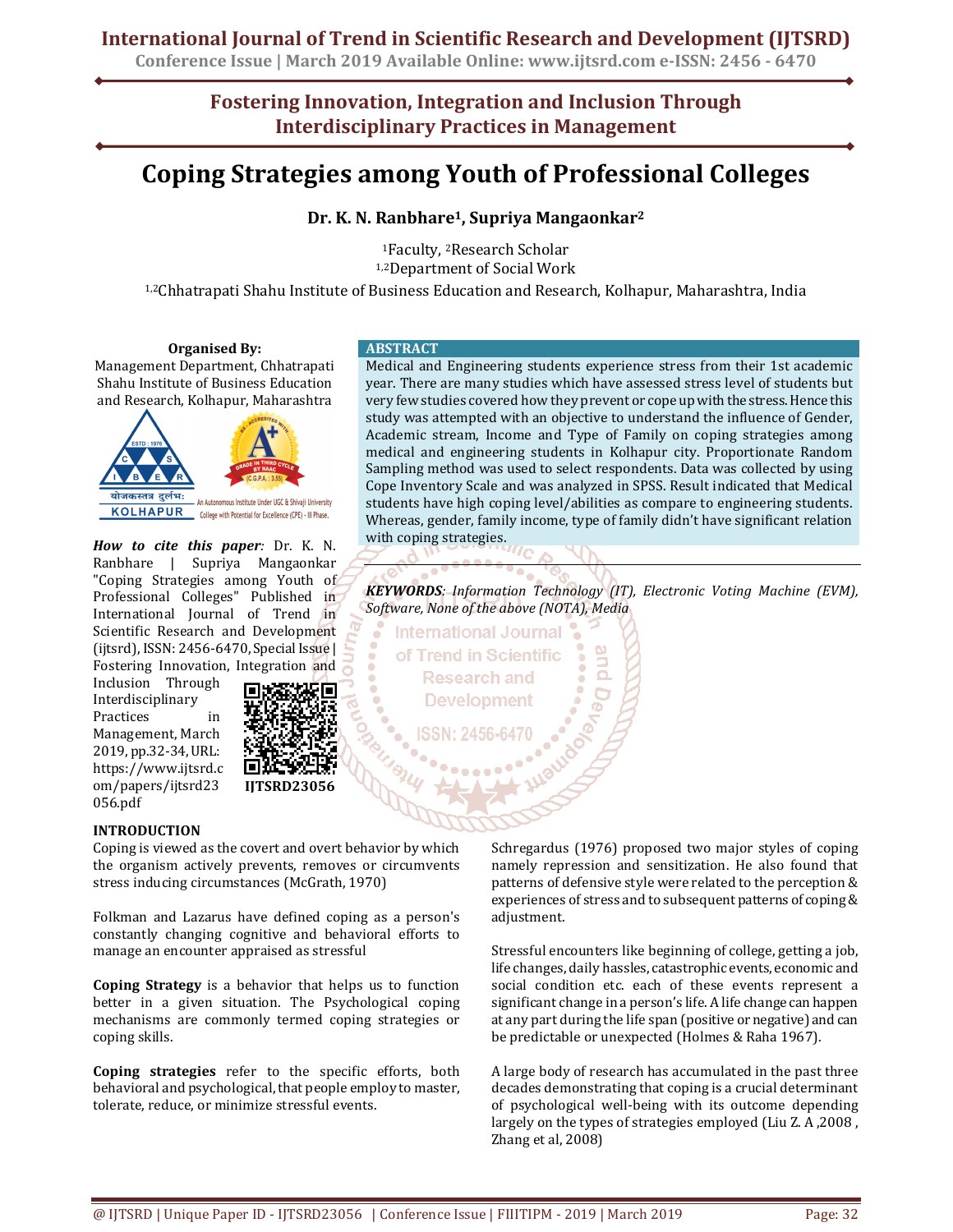#### International Journal of Trend in Scientific Research and Development (IJTSRD) @ www.ijtsrd.com eISSN: 2456-6470

Studies have proved that higher levels of coping skill is associated with higher levels of positive adjustment and lower level stress (Cheng C & Cheung MWs,2005) and symptoms of burnout. (Gan Y et al 2007).

Studies also have been reported on "Stress and coping strategies of students in a medical faculty in Malaysia" (Sami Abdo Radman et.al.2011), stress & coping strategies among undergraduate medical students (Samira S. Bamuhair, et.al. 2015), "Hong Kong baccalaureate nursing students' stress and their coping strategies in clinical practice" (Chan CK, So W K, and Fong DY (2009), Health impact on nursing students against stress, coping way and social support (Luo & Wang, 2009).

Students of professional colleges have to confront various stressors such as academic pressures, work over load and issues pertaining to professional competence. Students also encounter doubts about one's clinical or technical ability, faculty relations, mistreatment & uncertainties about professional images etc.

Therefore the current study focuses on how the students cope up when they confront difficult or stressful events in their lives. Hence the present study aims to examine the coping strategy of Medical and Engineering students incle Kolhapur city.

#### **Objectives:**

- $\triangleright$  To study the demographic background of the respondents.
- $\triangleright$  To find out the coping strategies of Engineering and Medical students.
- $\triangleright$  To understand the influence of Gender, Academic arc stream, income and Type of Family on coping strategies.

#### **Hypothesis:**

Gender, type of family, academic stream & coping strategies of the respondents are independent of each other

#### **Research Methodology**

**Universe of the Study:** The universe of the study covers students studying in the **1st year** in selected professional colleges **(Medical & Engineering)** in Kolhapur city.

**Sample Design:** Researcher selected One Engineering and One Medical College in Kolhapur city. Selected Engineering college has a strength of 150 in I year and Medical students are 100 in I year. Samples were collected by using proportionate Random Sampling method. Hence 60 students from Engineering stream and 40 students from Medical stream were selected. However due to some reasons 4 students could not complete the questionnaire, Hence the total sample constituted to 96 respondents.

#### **Tools of Data Collection and Measures:**

**Data were collected by a Questionnaire.** A multidimensional coping scale (Carver, 2013) with 15 subscales each consisting of four items focusing on distinct aspects of coping was used for the study. The items are scored on a 4-point scale, with scores ranging from l to 4. Items are summed to produce scale scores, with higher scores reflecting greater use of a particular coping strategy.

#### **Results:**

The Table No.1 discloses the Mean and Standard Deviation for coping strategies. The overall Mean score for coping seems to be low among the respondents (2.39).

Positive Reinterpretation & Growth coping strategy shows highest Mean score (3.09), followed by other strategies like Planning (2.91) & Active coping (11.05). It is noteworthy that our respondents are not inclined towards substance use (1.20) & hence it depicts least Mean score followed by behavioral disengagement (2.07).

Engineering students (47.91%) have low coping level as compared to medical students (16.67%). Female students (21.88 %) have high coping level than male students (13.55 %).

Except Academic stream no other independent variables like Gender, Type of family and family income has significant relationship with coping strategies among youth. It may be because medical students are exposed to the dynamics of human behavior, the issues related to the Human biology etc. Medical field deals with Human-being and therefore the student of medical streams get sensitized to the problems faced by various people & ultimately they learn various ways of coping. Engineering students are exposed to technical kind of work & may take time to cope up with emotions & behavior of their personal and academic life.

## **Conclusion & Suggestions:**

The overall coping strategies seem to be low among respondents. The findings point towards the crucial need for stress management programs for enhancing psychological well-being among the students studying in professional colleges. There should be appropriate support services for the students in collaboration with the college faculty & the

staff.

Findings of this study led us to conclude that the coping is higher among the female students than the male students. The coping level is high among the medical student as compared to engineering students. Student support should be available in the form of mentoring & guidance to help in coping with stress & to educate the students about unhealthy consequences of stress. College should appoint a wellqualified counselor to guide students in a proper way in order to nurture mental hygiene among students.

#### **References:**

- [1] Carver, C. S. (2013). COPE Inventory. Measurement Instrument Database for the Social Science. http://www.midss.org
- [2] Chan CK, So WK, and Fong DY," Hong Kong baccalaureate nursing students' stress and their coping strategies in clinical practice", Journal of Professional Nursing, Sept.-Oct. 2009,Vol.25(5):307-13.
- [3] Cheng C, Cheung MW. Cognitive processes underlying coping flexibility: Differentiation and integration. J Pers 2005;73:859-86
- [4] Dewe. p. Guest. D & William R (1979) methods of coping with work related stress. In C Mackay. & T. Cox (Eds). Response to stress: Occupational Aspects. London: IPC Science & Technology Press.